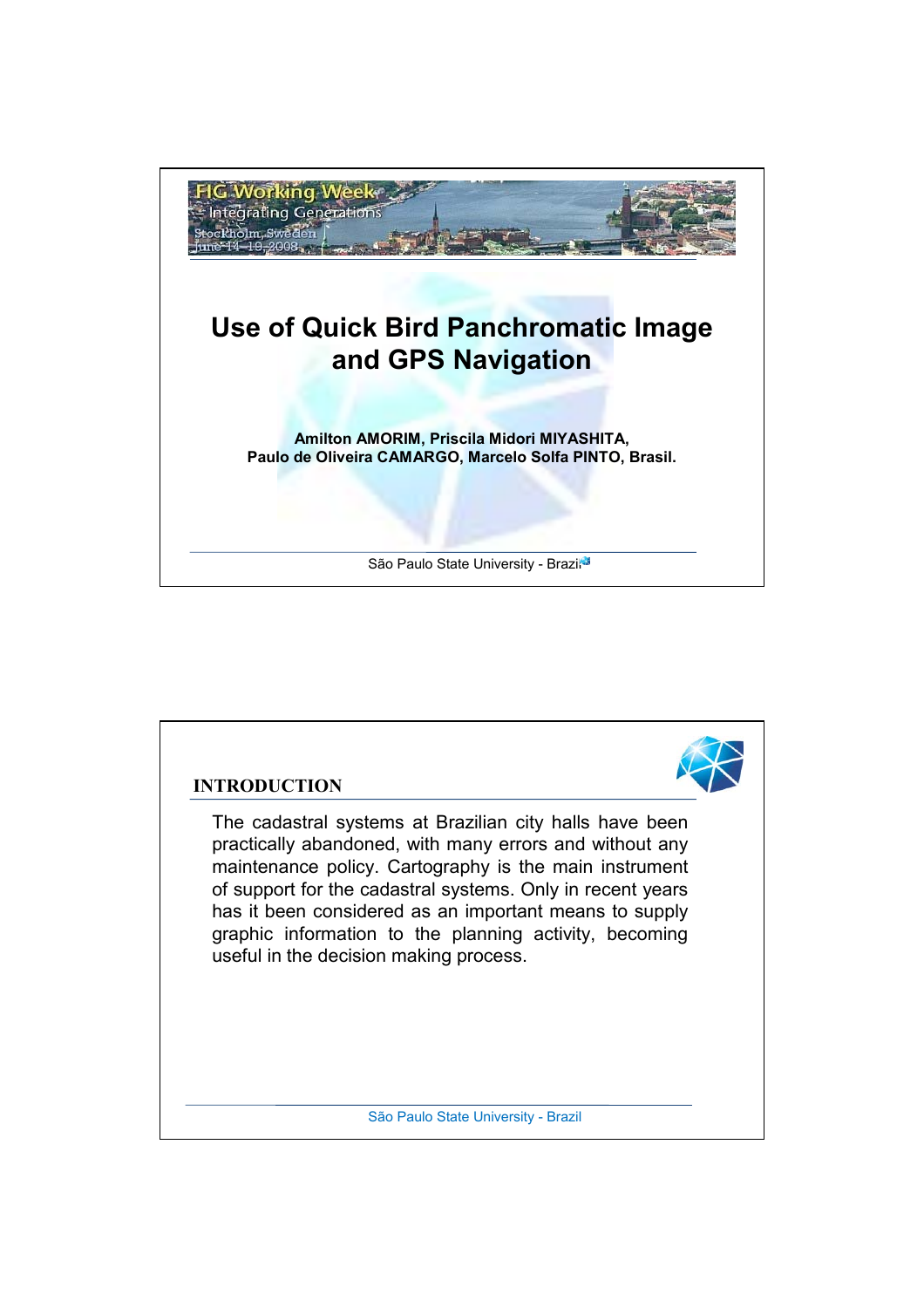#### **INTRODUCTION**



In this work, the Quick Bird images and the GPS navigation receiver were used for cadastral survey, mainly of real estate characterized physically by irregular polygons, which are difficult to be measured using simple topographic methods such as tape-measure measurement. In this method, the GPS navigation is used for the survey of control and check points, which will be used in image orthoretification and quality control processes. This way, the image is orthoretified to obtain the vertexes coordinates for properties of interest.

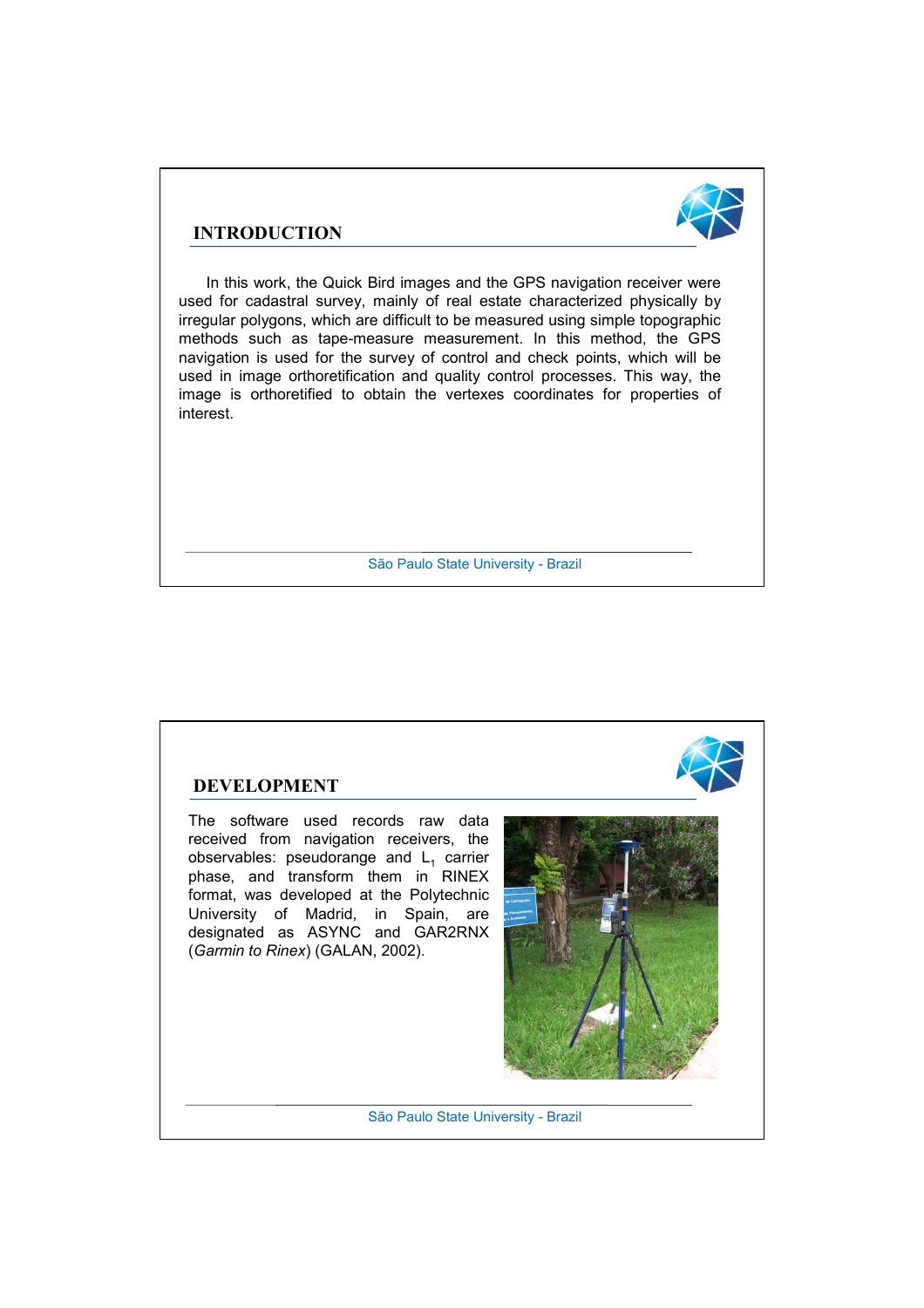

#### **DEVELOPMENT**

The next procedure was carrying out the image geometric correction using the Rational Function Model, a digital terrain model and the referred control points, using Leica Photogrammetric Suite (LPS) software.



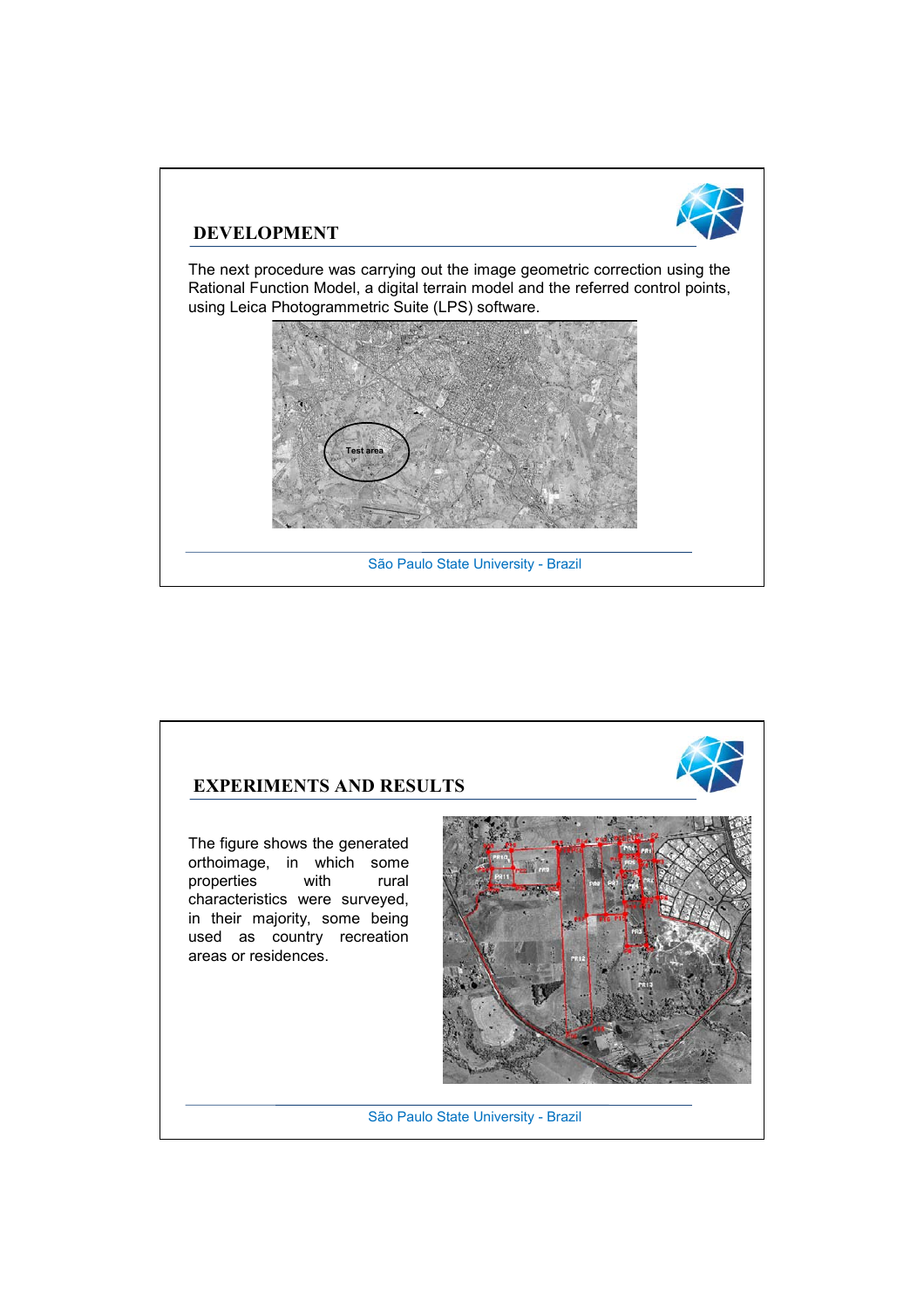

## **EXPERIMENTS AND RESULTS**

The table shows the discrepancies of the coordinates determined through a GPS navigation receiver and those determined from the orthoimage.

| Point                     | $\Delta E(m)$ | $\Delta N(m)$ |
|---------------------------|---------------|---------------|
| P1                        | 0.305         | $-0.089$      |
| P <sub>2</sub>            | 0.047         | 1.117         |
| P3                        | 0.776         | 0.562         |
| <b>P4</b>                 | $-0.277$      | $-1.174$      |
| P <sub>5</sub>            | 0.034         | $-0.623$      |
| <b>P6</b>                 | 0.270         | $-0.002$      |
| P7                        | $-0.868$      | 0.383         |
| P8                        | $-0.551$      | $-0.705$      |
| P <sub>9</sub>            | $-0.131$      | 0.335         |
| P10                       | 0.285         | $-0.549$      |
| P12                       | $-0.619$      | $-0.517$      |
| P13                       | 0.432         | $-0.534$      |
| P <sub>14</sub>           | 0.554         | $-0.593$      |
| P15                       | 0.601         | 0.587         |
| P16                       | 0.040         | $-0.498$      |
| P17                       | $-0.045$      | $-0.620$      |
| P18                       | $-0.211$      | $-0.581$      |
| P19                       | $-0.546$      | $-0.047$      |
| P20                       | $-0.286$      | $-0.537$      |
| P22                       | 0.543         | 0.543         |
| P <sub>24</sub>           | $-0.571$      | $-0.580$      |
| P <sub>25</sub>           | $-0.602$      | 0.525         |
| Average                   | $-0.021$      | $-0.163$      |
| <b>Standard deviation</b> | 0.486<br>r.   | 0.586         |

|  | receiver.                                                           |           | <b>Table 4-2:</b> Area and perimeter: discrepancies for the PR8 and PR7<br>properties, with relation of data obtained with the GPS navigation                                                                                       |                                                                                                 |  |
|--|---------------------------------------------------------------------|-----------|-------------------------------------------------------------------------------------------------------------------------------------------------------------------------------------------------------------------------------------|-------------------------------------------------------------------------------------------------|--|
|  |                                                                     |           | <b>Property PR8</b>                                                                                                                                                                                                                 | <b>Property PR7</b>                                                                             |  |
|  | <b>Points/GPS Garmin 12XL</b>                                       | Area      | 70526.133 m <sup>2</sup>                                                                                                                                                                                                            | 72382.804 m <sup>2</sup>                                                                        |  |
|  | post-processing                                                     | Perimeter | 1335.654 m                                                                                                                                                                                                                          | 1355.416 m                                                                                      |  |
|  | <b>QuickBird Image</b><br>Orthorectified                            | Area      | $Al = 70734.416$<br>$A2 = 70739728$<br>A3=70460.769<br>$\rm A_{\rm average} = 70644.971~m^2$                                                                                                                                        | A1=72461.565<br>$A2=72520170$<br>$A3 = 72475464$<br>$A_{average} =$<br>72485.733 m <sup>2</sup> |  |
|  |                                                                     | Perimeter | P1=1339.037<br>$P2=1337504$<br>$P3 = 1337850$<br>$P_{average} = 1338.13 \text{ m}$                                                                                                                                                  | $P1 = 1355.673$<br>$P2=1354104$<br>$P3=1356062$<br>$P_{average}$<br>$=1355.279m$                |  |
|  | <b>Discrepancy</b>                                                  | Area      | $D = 118.838$ m <sup>2</sup>                                                                                                                                                                                                        | $D = 102.929$ m <sup>2</sup>                                                                    |  |
|  |                                                                     | Perimeter | $D = 2,476$ m                                                                                                                                                                                                                       | $D = 0.137$ m                                                                                   |  |
|  | $0.16\%$ and $0.14\%$ of the areas, respectively. Perimeter: 0.18%. |           | Observing the table, it can be observed that the discrepancies found between the areas obtained through GPS<br>navigation and through orthoimage were around 100 m <sup>2</sup> for the real estates PR8 and PR7, representing just |                                                                                                 |  |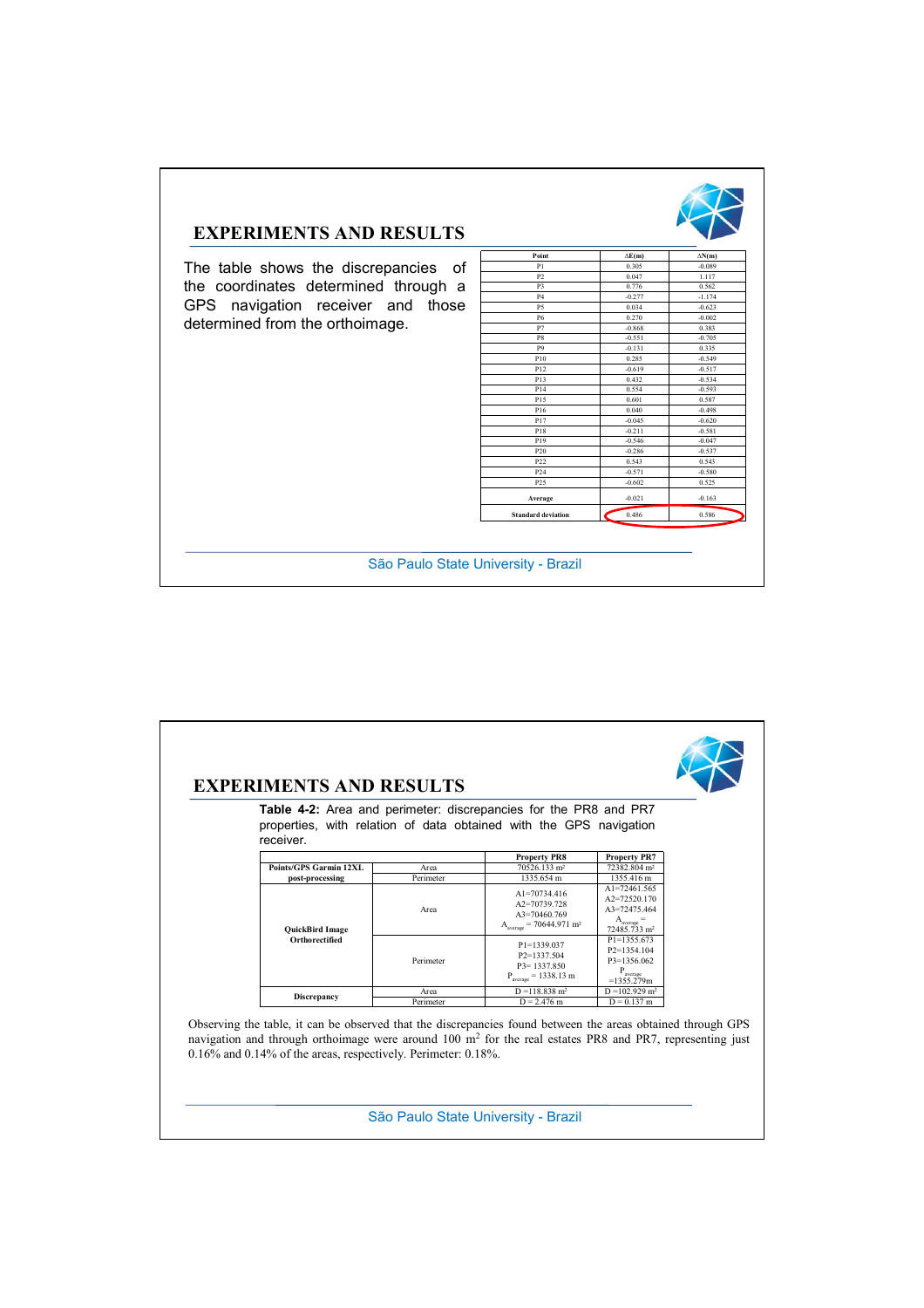

#### **EXPERIMENTS AND RESULTS**

**Table 4-3:** Area and perimeter: discrepancies for the PR8 and PR7 properties, with relation of data obtained with the GPS Geodetic receiver.

|                                  |           | <b>Property PR8</b>                                            | <b>Property PR7</b>                              |
|----------------------------------|-----------|----------------------------------------------------------------|--------------------------------------------------|
| <b>Points/GPS Trimble 4600LS</b> | Area      | 70878.054 m <sup>2</sup>                                       | 72261.3022 m <sup>2</sup>                        |
|                                  | Perimeter | 1336.824m                                                      | 1354.904m                                        |
| <b>QuickBird Image</b>           | Area      | $Aaverage = 70644.971 m2$<br>$P_{average} = 1338.13 \text{ m}$ | A <sub>average</sub><br>72485.733 m <sup>2</sup> |
| Orthorectified                   | Perimeter |                                                                | average<br>1355.279m                             |
| <b>Discrepancy</b>               | Area      | $D = 233.083$ m <sup>2</sup><br>$D = 1.314m$                   | $D = 244.431$ m <sup>2</sup>                     |
|                                  | Perimeter |                                                                | $D = 0.375m$                                     |

Observing the table, it can be observed that the discrepancies found between the areas obtained through GPS geodetic and the same ones through orthoimage were around 240 m2 for the PR8 and PR7 properties, representing a difference of approximately 0.33% and 0.34%, respectively. As to the perimeter the difference was better than 1.314 m, which corresponds to an error around 0.098%.